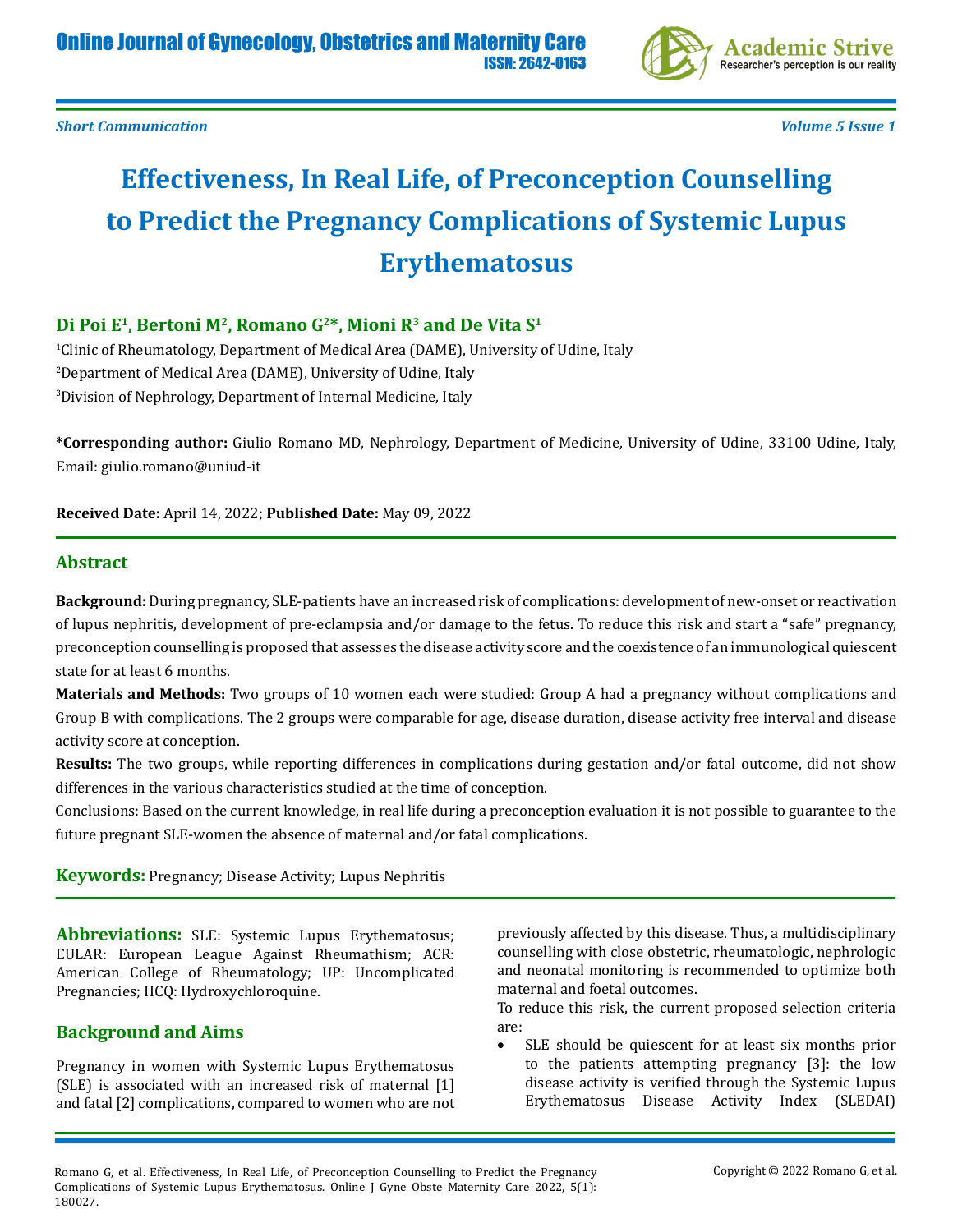score, which was validated as a clinical index for the measurement of disease activity in SLE [4]. In fact, it has been shown that a SLEDAI score greater than or equal to 4 within 6 months of conception, in patients with SLE, predicts adverse outcomes in mothers and / or fetuses [5].

- • Non-suspension of hydroxychloroquine (HCQ) in patients who follow the therapeutic plan before the pregnancy [6].
- Administration of low dose aspirin starting from the 12th week of pregnancy [7].

It is also believed that complications are more frequent in primigravidae [8] and in patients with a previous medical history of lupus nephritis [5]. All these criteria are in accordance with the guidelines of the European League against Rheumathism (EULAR) [9] and the American College of Rheumatology (ACR) [10]. In "real life", however, these criteria may prove to be insufficient to predict the mother and fetus outcomes during pregnancy. We present below the data relating to a single-centre retrospective observational study, which assessed the trends among pregnancies of women with SLE.

#### **Materials and Methods**

20 pregnant patients were enrolled.

#### **Inclusion Criteria**

- SLEDAI pre-conception score less than 4 for at least 6 months;
- • Review of patient's treatment plans to verify that those who took hydroxychloroquine before pregnancy continue to swallow it even during pregnancy.
- All patients took low dose aspirin starting from week 12 of pregnancy.

The patients were divided into 2 groups: Group A, made up of 10 patients who carried on 10 uncomplicated pregnancies (UP) and Group B, made up of 10 patients carried on 10 pregnancies which, conversely, became complicated (CP). The characteristics of these 2 groups of women are described in Table 1 and Table 2, respectively.

|                |                                                                             | <b>Birth Time</b>    | <b>Infant Sex</b>   | <b>Birth Weight</b> | <b>Complications</b> |  |
|----------------|-----------------------------------------------------------------------------|----------------------|---------------------|---------------------|----------------------|--|
| <b>Patient</b> | <b>Type of Labor</b>                                                        | $( weeks +$<br>days) | (female or<br>male) | (grams)             |                      |  |
|                | Scheduled Cesarean (THA)                                                    | 39 w                 | F                   | 3170                | none                 |  |
| 2              | <b>Unplanned Cesarean (CTG modifications</b><br>and no cervical dilatation) | $40 w + 3 d$         | F                   | 2930                | none                 |  |
| 3              | Scheduled Cesarean                                                          | 39 w                 | F                   | 3240                | none                 |  |
| $\overline{4}$ | Unplanned Cesarean (CTG modifications)                                      | 39 w                 | F                   | 3320                | none                 |  |
| 5              | Vaginal birth                                                               | $39w + 1d$           | F                   | 3594                | none                 |  |
| 6              | Vaginal birth                                                               | $39w + 6d$           | F                   | 3532                | none                 |  |
| 7              | Vaginal birth                                                               | $40 w + 3 d$         | F                   | 3160                | none                 |  |
| 8              | Vaginal birth (PROM)                                                        | $39 w + 3 d$         | F                   | 3440                | none                 |  |
| 9              | Labor induction and vaginal birth                                           | $38 w + 1 d$         | F                   | 2805                | none                 |  |
| 10             | Unplanned Cesarean (fetal macrosomia)                                       | $37 w + 6 d$         | F                   | 3560                | none                 |  |

**Table1**: Uncomplicated pregnancies.

| <b>Patient</b> |                                                                  | <b>Birth</b><br><b>Time</b> | <b>Infant</b><br><b>Sex</b> | <b>Birth</b><br>Weight |                                          |  |  |
|----------------|------------------------------------------------------------------|-----------------------------|-----------------------------|------------------------|------------------------------------------|--|--|
|                | <b>Type of Labor</b>                                             | $( weeks +$<br>days)        | (female<br>or male)         | (grams)                | <b>Complications</b>                     |  |  |
|                | Vaginal birth                                                    | $37 w + 6 d$                | M                           | 2980                   | Lupus nephritis flare                    |  |  |
| 2              | Emergency Cesarean section (pre-eclampsia<br>and HELLP syndrome) | 33w                         | F                           | <b>IUGR</b>            | Lupus nephritis flare                    |  |  |
| 3              | <b>Unplanned Cesarean</b>                                        | 40 w                        | M                           | > 3000                 | Lupus nephritis flare +<br>pre-eclampsia |  |  |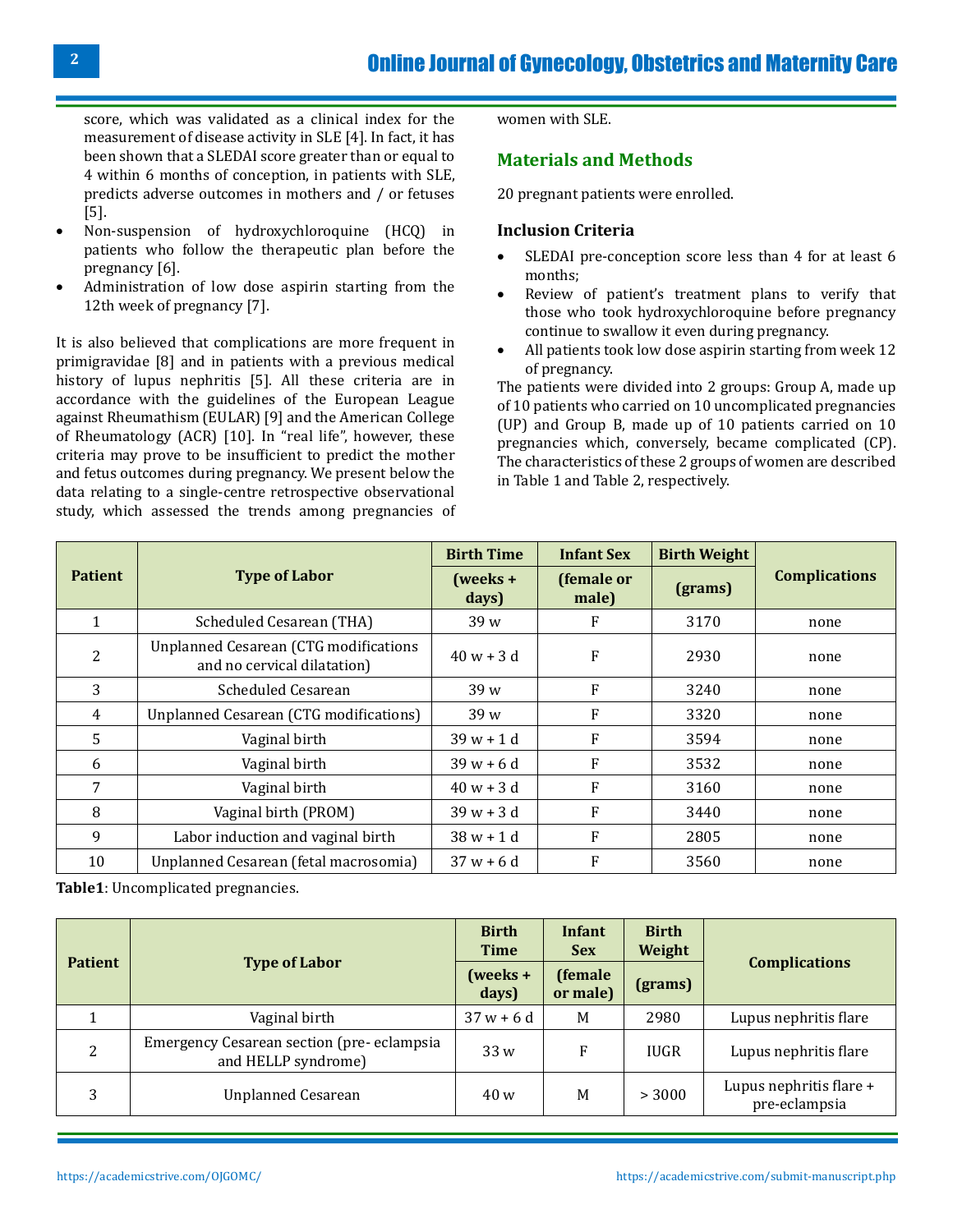| 4  | Emergency Cesarean section (pre-eclampsia)                       | 34w             |   | 2151   | HELLP syndrome            |
|----|------------------------------------------------------------------|-----------------|---|--------|---------------------------|
| 5  | Labor induction and vaginal birth                                | $38 w + 1 d$    | M | 2710   | HELLP syndrome            |
| 6  | Emergency Cesarean section (pre-eclampsia<br>and HELLP syndrome) | $29 w + 5 d$    | F | 958    | Lupus nephritis flare     |
|    | <b>Unplanned Cesarean</b>                                        | $36 w + 6 d$    | M | 2355   | New-onset lupus nephritis |
| 8  | <b>Scheduled Cesarean</b>                                        | 39w             |   | 3050   | New-onset lupus nephritis |
| q  | Labor induction and vaginal birth                                | $37 w + 2 d$    | F | 3115   | New-onset lupus nephritis |
| 10 | Vaginal birth                                                    | 39 <sub>w</sub> |   | > 3000 | Lupus nephritis flare     |

**Table 2:** Complicated pregnancies.

# **Statistical Analysis**

Continuous variables were compared using the Mann-Whitney test depending on their distribution. Statistical significance was evaluated by the two-tailed t-test ( $p < 0.05$ ). The χ2 test for independence was used to compare, between the two groups of patients (A and B), the proportion of patients who had already developed lupus nephritis before pregnancy.

# **Results**

The patients of the two groups studied did not differ in age,

disease duration, duration of disease remission and SLEDAI score at the time of conception (Table 3). The condition of primigravida was more frequent in group A (n=9) than in group B (n=7). The number of patients who had already developed a lupus nephritis prior to pregnancy were similar in the two groups (5 in Group A and 5 in Group B,  $\chi$ 2 test for independence = 0, p=1). Nonetheless, Group B experienced the following complications affecting the mother and/ or fetus: 4 flares of lupus nephritis, 3 new-onsets of lupus nephritis, 3 new-onsets of severe pre-eclampsia, 1 fetus affected by intrauterine growth restriction and 1 small for gestational age new-born.

|                              | Age<br>(years old) |                     | <b>Disease Duration</b> |    | <b>Duration Of Disease</b> |                |    | Sledai Score At Con-<br>ception |         |    |                    |         |
|------------------------------|--------------------|---------------------|-------------------------|----|----------------------------|----------------|----|---------------------------------|---------|----|--------------------|---------|
|                              |                    |                     | (years)                 |    | <b>REMISSION (Months)</b>  |                |    |                                 |         |    |                    |         |
|                              | N                  | $M \pm SE$          | <b>P-value</b>          | N  | $M \pm SE$                 | <b>P-value</b> | N  | $M \pm SE$                      | P-value | N  | $M \pm SE$         | P-value |
| Uncomplicated<br>pregnancies | 10                 | $35,90 \pm$<br>0,88 |                         | 10 | $14,10 \pm$<br>2,17        | 0,85           | 10 | $6,50 \pm$<br>1,28              | 0,53    | 10 | $1,30 \pm$<br>0,52 | 0,390   |
| Complicated preg-<br>nancies | 10                 | $33,70 \pm$<br>1,70 | 0,053                   | 10 | $12,60 \pm$<br>2,56        |                | 10 | $7,10 \pm$<br>0,59              |         | 10 | $1,80 \pm$<br>0,42 |         |

**Table 3:** The patients of the two groups' disease duration, duration of disease remission and SLEDAI score at the time of conception.

# **Conclusions**

In the current state of knowledge, in real life, even by including the best preventive care services and the most accurate preconception screening, it is not possible to predict the development of adverse pregnancy outcomes in women with systemic lupus erythematosus. Based on the data derived from the clinical experience of our group and due to the fact that clinical-biohumoral exams do not allow to estimate who develop a complicated or uncomplicated pregnancy, we believe that during the pre-conceptional counseling SLE-patients should be correctly informed about the risks of pregnancy, in order to decide if they want to become mothers.

## **References**

- 1. [Buyon JP, Kim MY, Guerra MM, Laskin CA, Petri M, et al.](https://pubmed.ncbi.nlm.nih.gov/26098843/)  [\(2015\) Predictors of pregnancy outcomes in patients](https://pubmed.ncbi.nlm.nih.gov/26098843/)  [with lupus: a cohort study. Ann Intern Med 163\(3\): 153-](https://pubmed.ncbi.nlm.nih.gov/26098843/) [163.](https://pubmed.ncbi.nlm.nih.gov/26098843/)
- 2. [Clowse ME, Magder LS, Witter F, Petri M \(2005\) The](https://pubmed.ncbi.nlm.nih.gov/15692988/) [impact of increased lupus activity on obstetric outcomes.](https://pubmed.ncbi.nlm.nih.gov/15692988/) [Arthritis Rheum 52\(2\): 514-521.](https://pubmed.ncbi.nlm.nih.gov/15692988/)
- 3. [Yang H, Liu H, Xu D, Zhao L, Wang Q, et al. \(2014\)](https://pubmed.ncbi.nlm.nih.gov/25118692/) [Pregnancy-related systemic lupus erythematosus:](https://pubmed.ncbi.nlm.nih.gov/25118692/) [clinical features, outcome and risk factors of disease](https://pubmed.ncbi.nlm.nih.gov/25118692/) [flares--a case control study. PLoS One 9\(8\): e104375.](https://pubmed.ncbi.nlm.nih.gov/25118692/)